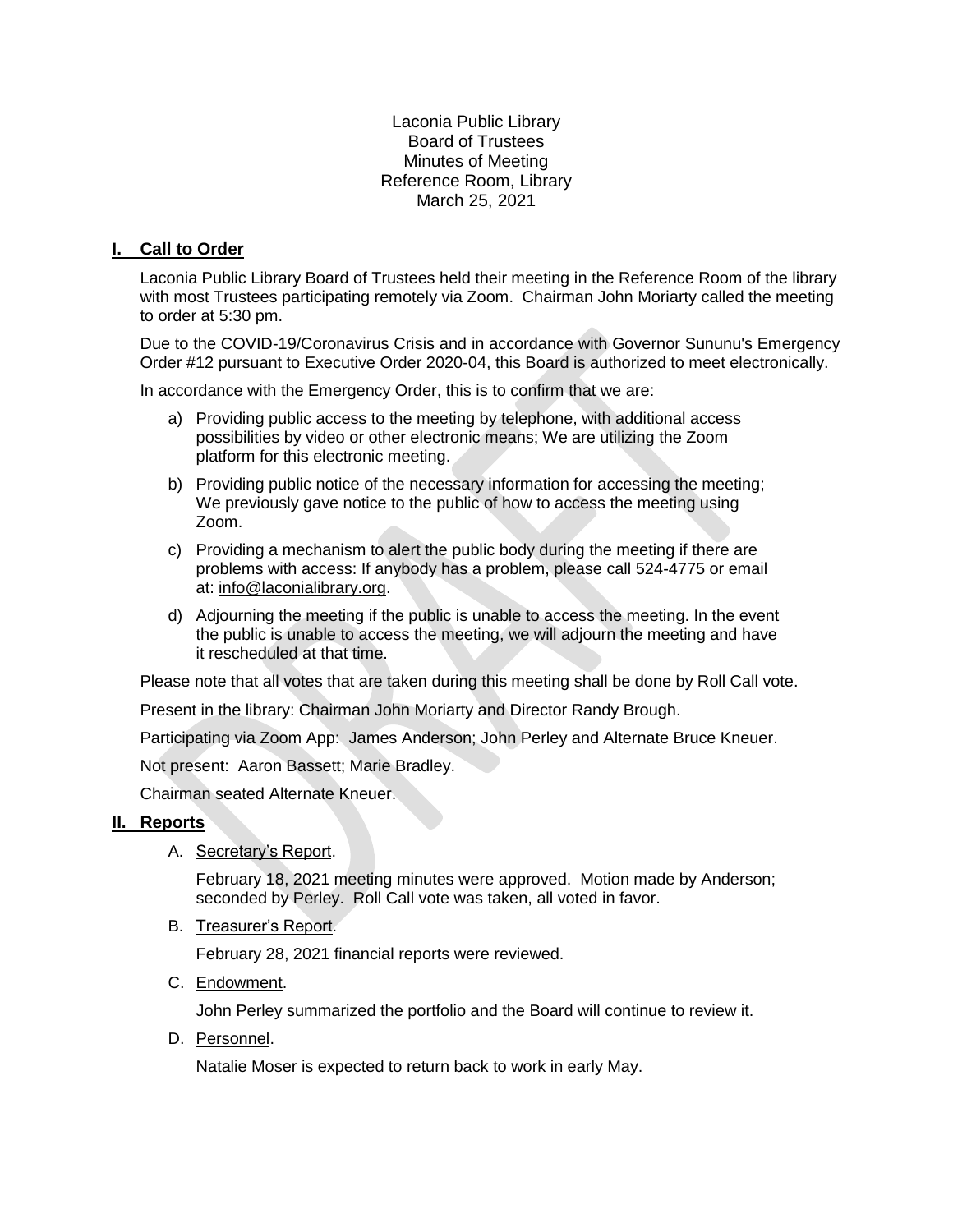- E. Policy.
- F. Buildings and Grounds.

The Director has reached out to Associated Concrete Coatings and New England Chimney with regards to steps and chimney repairs, respectively.

G. Technology.

Six (6) new computers have been purchased and installed.

H. Director's Report.

Publicity about BrainFuse has been published in The Laconia Daily Sun and the Laconia Links (City Hall issued newsletter). The Library Staff will be reaching out to the following organizations as soon as possible:

- Laconia SAU
- Laconia Adult Education
- Lakes Region Home Schools
- Laconia Christian, Holy Trinity churches
- Lakes Region Community College
- NH Employment Security Office

The Library Staff will explore setting up a BrainFuse demo on one of the public computers. The Director will ask colleagues at the next ULAC Librarians meeting if they outsource marketing or develop marking in-house.

I. Chairman's Report.

Chairman John Moriarty noted that a patron commented to him how much they enjoy and use Libby. John met with City Councilor Bob Hamel and Brandon Caron of Spectacle Management to reaffirm the programming agreement with the library, and to view spaces in the theater that might be utilized for Library programs.

#### **III. Old Business**

A. FY2021 Budget Update.

Chairman John Moriarty, James Anderson, Marie Bradley and Director Randy Brough met to solidify what the Chairman and Director would say to the City Manager at their budget meeting. The Director will provide a summary of his payout for the Manager. The Board will also receive a payout summary for all Library staff. The Director will obtain quotes for work on the steps, painting and parking lot crack sealing for potential carryover requests.

- B. The Director will contact Archivist to determine a date that he can attend a meeting at the Water Street facility.
- C. The Library will add bookplates honoring Trustee service to books currently in the Library collection. One bookplate for each year of service.

# **IV. New Business**

- A. Trust Fund Endowment. The amount of funds available to spend within individual Trust accounts needs to be determined.
- B. Covid Management. Motion made by Anderson, seconded by Perley to extend Gale Library hours Monday